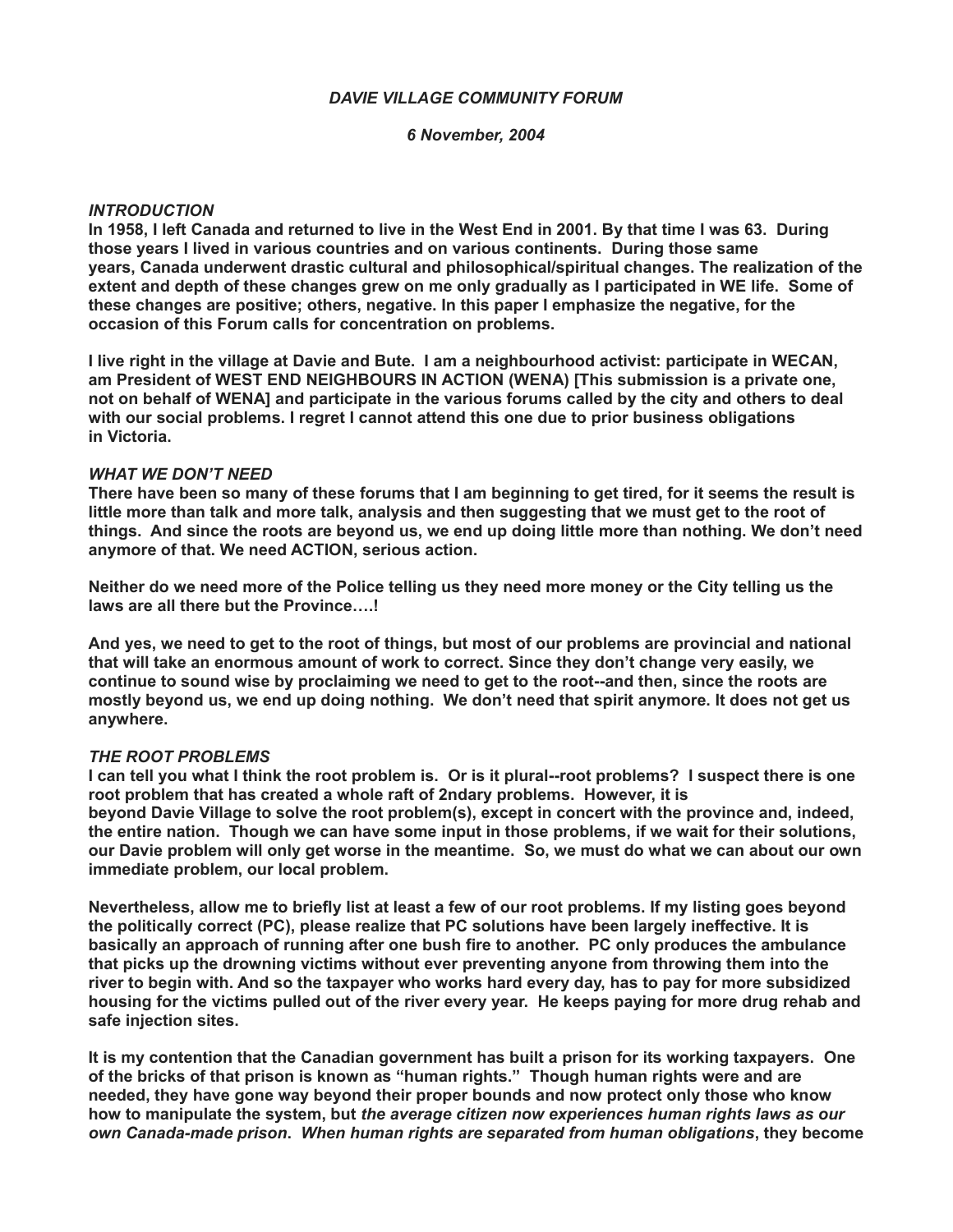**oppressive for the wrong section of the population and liberating only for those who have little sense of obligation to neighbour and society. Even the Police is caught in that prison. They are often hamstrung in their dealings with them. The recent Stanley Park incident was an explosion of frustration resulting from lop-sided human rights. I have heard Police almost pleading with trespassers to please move and change their behaviour! I wonder if they do not feel totally ridiculous in such "human rights" situations.**

**Another brick in that prison is our so-called** *multi-culturalism***. Though most of the people on the street are Canadian Caucasians and First Nation, the current emphasis that our population has to be tolerant towards all customs and traditions has led to a negative boomerang effect on more traditional Canadian customs and traditions. We lean over backwards to accommodate ourselves to foreign cultures, but suppress our own to the point that the younger generation is hardly aware of our own traditional concepts. The result is confusion and loss of all standards of right and wrong. Our families are falling apart, partially because of this loss of cultural standards. People no longer know how to relate to each other properly. All respect for authority is lost. Canadians from other cultures and immigrants often shake their heads at the deep confusion to which Caucasian society has sunk.**

**There is one more problem I wish to merely mention. Going beyond a mere mention could lead to my crucifixion! Perhaps this is another reason I am in Victoria today! I want all of you to ask yourself seriously** *whether the secular spirit of Canada, along with its individualism, does not freeze our hearts and minds, deprives us of all standards, produces meaninglessness in our lives and thus, again, seriously contributes to the destruction of our families and most other human relations.* **Meaninglessness easily translates into addiction. Broken families lead to addiction.**

## *THE DAVIE VILLAGE PROBLEM*

**Almost everyone will describe it in her own way. The Davie problem is** *not* **that we have addicts and street people inCanada or even in BC, but that we have an over-abundance of them in our village.** *We have more than our fair share of homeless, panhandlers, and drug addicts-peddlers. It is this disproportionality that I think we have to work at.*

# *1. The Mentally Disturbed*

**I suggest that WEnders get together and begin to pressure the provincial government to re-open adequate facilities for these people. Perhaps all the various community associations should get together on this one. This campaign should aim at involving the wider city and province.** *These people are the only legitimate ones on the street* **and I want us to treat them with compassion. They should not be turned into a political football.** *Please discuss how we can begin this campaign and take the first step….* **The rest of this submission is not about them.**

# *2. Drug Peddlers, Addicts, Panhandlers, and Other Street People*

**Human rights in the abstract tell us these people have a right to be on the street. However, when the entire community of tax-paying residents is upset, afraid, angry, when our parks are no longer hospitable to families, when the community holds meeting upon meeting about them, when the police clearly cannot cope with it, then human rights have been exhausted and reached their limits. I propose the following actions:**

> **A. The people of the WE organize into street groups and drive all these undesirables out of our area. The groups should be big enough to be impressive and commanding.**

**B. The people of the WE let the city know we expect the city to spread the facilities catering to that crowd over the entire city. Here we will not accept "no" or "maybe" for an answer. We are serious.**

**C. We seriously propose that the government establish boot camps where all these people are given compulsory military-like training for 3 months to teach**